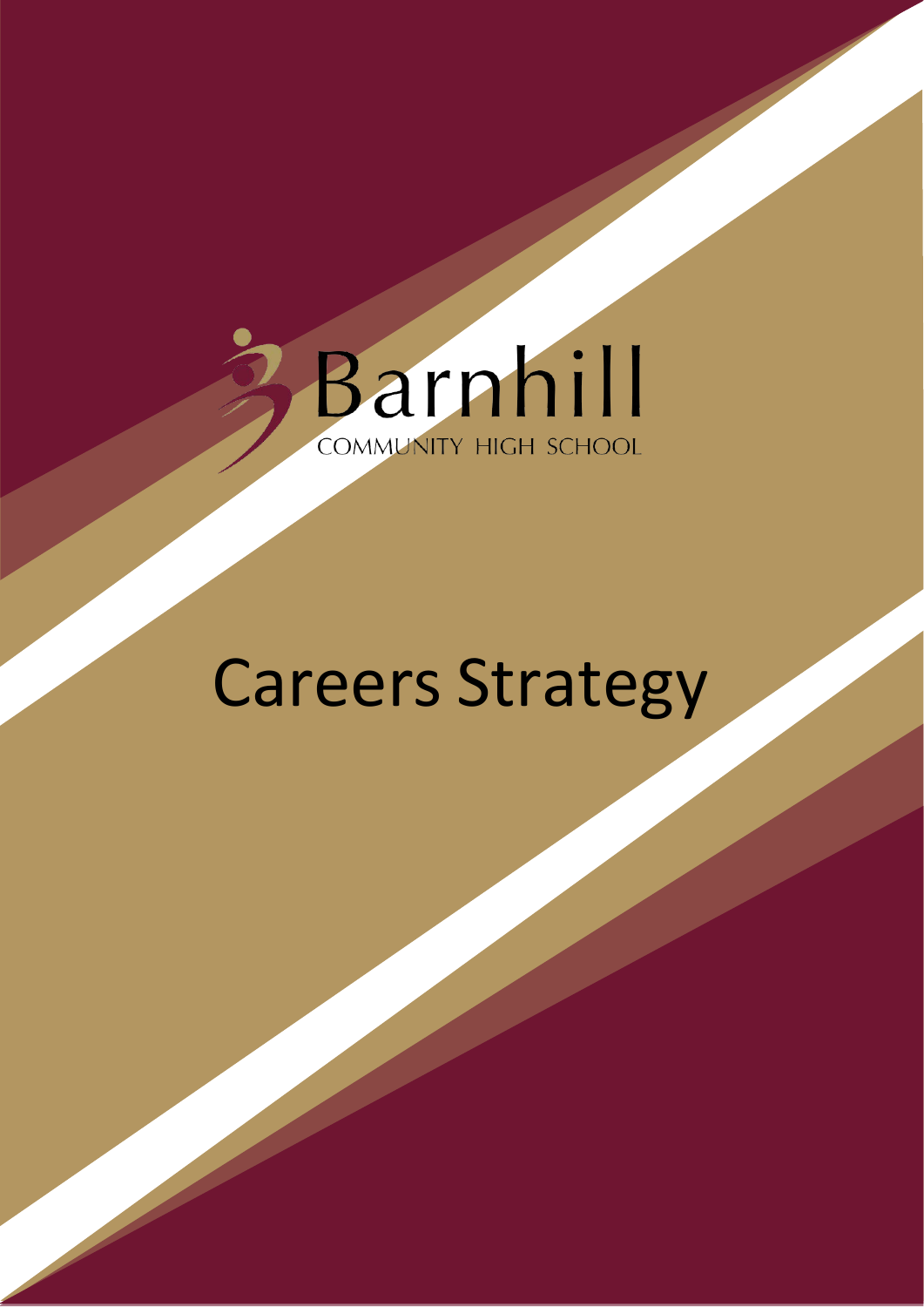# **Barnhill Community High School – Careers Strategy 2021-2022**

# **Vision**

"Every student is in a position to make informed, realistic and sequential decisions about their futures."

#### **Rationale**

The Barnhill careers (CEIAG) strategy focuses on ensuring each of our students receive high-quality careers guidance, which is critical to raising students' aspirations and capitalising on the opportunities available to them. Our goal is to equip students with the confidence and skills to effortlessly progress into further education or the workplace. To allow for this, our strategy has been modelled on the Gatsby Benchmarks, which emerged from a government enquiry into what makes good careers guidance at schools and colleges nationwide and is now defined as the statutory guidance. These benchmarks ensure that all students at Barnhill are exposed to high-quality careers guidance throughout their time at Barnhill.

#### **Context**

Each year, around 138 pupils stay on from Year 11 into the Sixth Form (59.48% of students). We accommodated 16 from other schools. Of these students, 87% then go onto higher education, 5% apprenticeships, 2% further education and 1% into employment. 22% of our students also attend Oxbridge or Russell Group universities. At each point where we deal with 'leavers', we ensure thatappropriate advice and guidance is available, including information and support regarding apprenticeships, employment or recommencement of study with another provider.

#### **Aims**

We aim to support pupils to make realistic and informed decisions about their future by raising aspirations and providing impartial and independent information and guidance.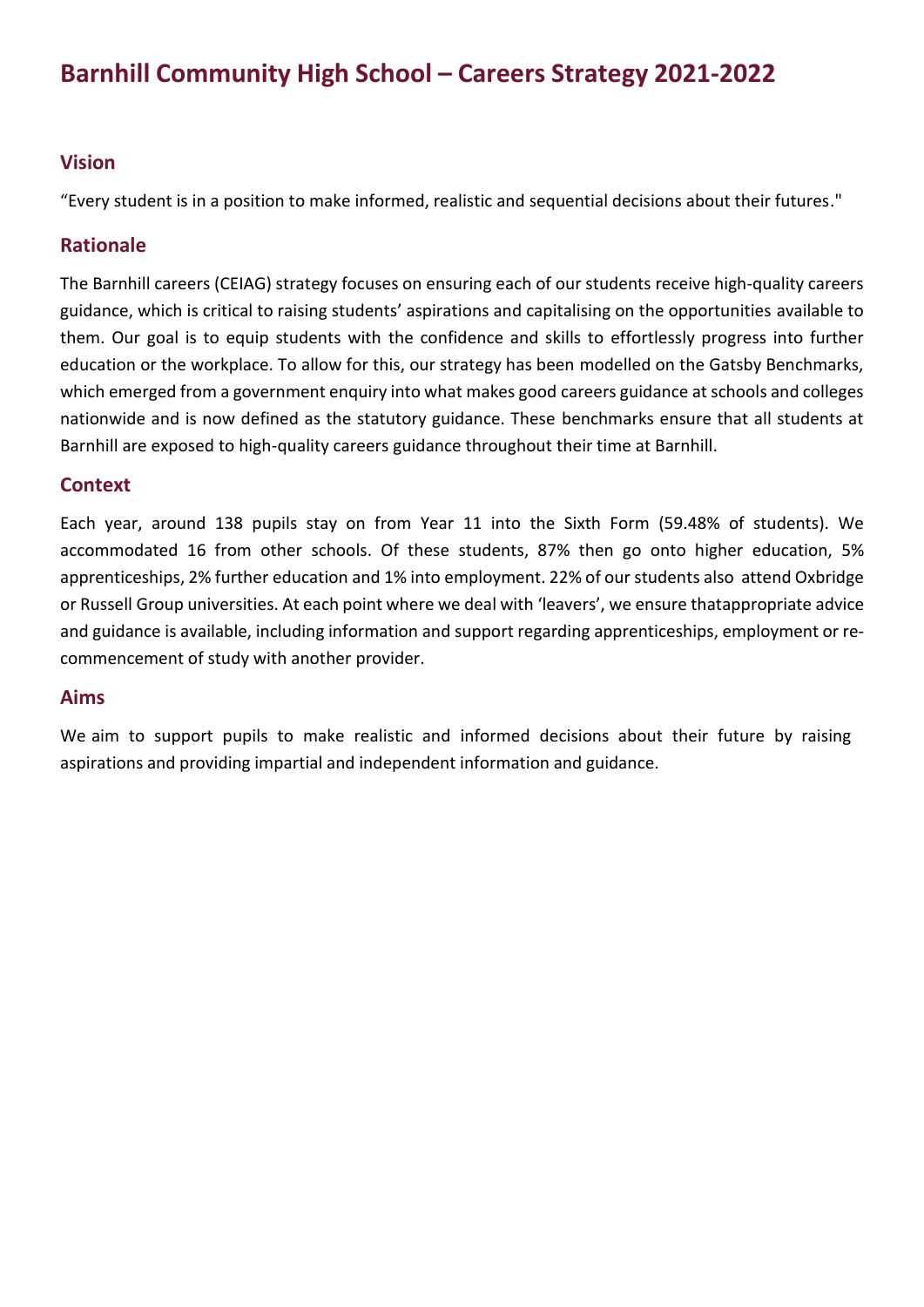# **Strategic Goals**

These goals are based on weaknesses we have found by doing surveys with staff and students and also through using various career tools such as the Compass evaluation tool, to assess our standing within the benchmarks.

**1. Every student by the end of Post 16 has a comprehensive understanding of different career pathways and access pathways to further education/qualifications.** 

Gatsby benchmark 1 and 3 requires a stable careers programme that addresses the needs of each pupil. In our compass results (benchmark tool which allows us to assess how we are doing against the benchmarks), we were at 76% and 81% reaching each of those benchmarks, respectively.

As such, we recognise that there are still areas of development to ensure that all students are able to make informed, realistic and sequential decisions about their futures. Thorough knowledge of further education, apprenticeships.

**2. Every student has an understanding of a variety of workplaces and has experience of working environment before they leave Barnhill Community High School.**

The more encounters students have with the workplace, the better their outcomes become once they leave school:

#### **"Students with four employer encounters are 86% less likely to become NEET… And on average will go on to earn 18% more than their peers who did not" (Research conducted by Education and Employers Taskforce and Barclays Life Skills, 2016***)*

Gatsby Benchmark 6 states that all pupils should have a workplace experience in KS4 and KS5. It is, therefore, an important task for the school to be able to provide these opportunities. Students in year 12 are required to go to a workplace and spend a week there. They apply for these roles by themselves however are provided with support. We will also be introducing work experience in KS4 as we build up external contacts.

**3. Careers Education at Barnhill Community High School is influenced by the current labour market and is embedded within the curriculum.** 

As a school, we believe that an increase in careers knowledge and understanding cannot be delivered through one-off events or trips. Therefore, we aim to continually embed understanding and expertise throughout a students journey at Barnhill Community High. This allows the school to better provide students with an understanding and knowledge base that will prepare them for opportunities that may present themselves in the future.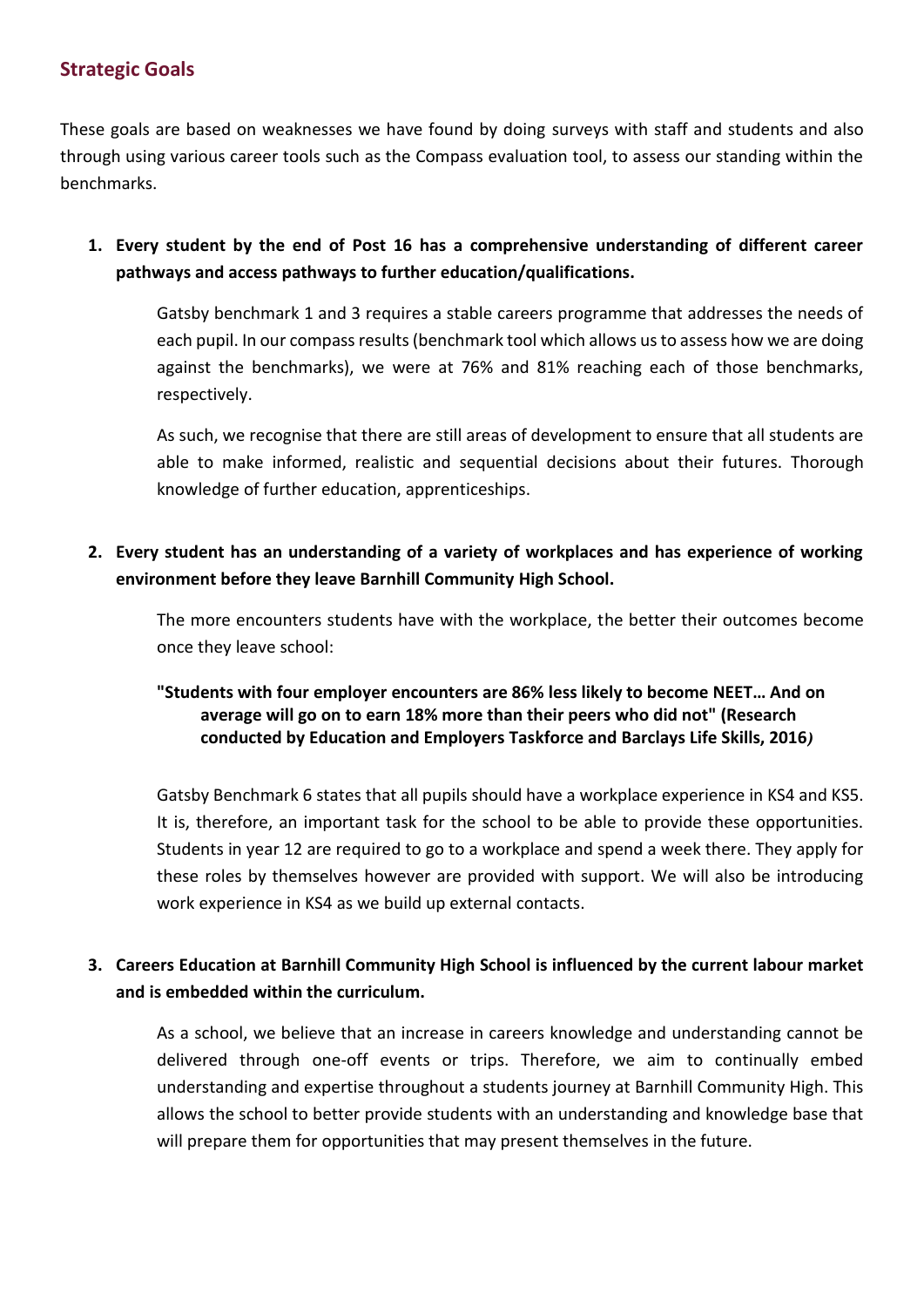# **Gatsby Strategy**

As abovementioned, our vision is aligned with the Gatsby Benchmarks. Our strategy is therefore directed by these benchmarks and is detailed below.

# **GB1: a stable careers programme**

- The school has a strategic plan for careers in order to meet the Gatsby Benchmarks, and all progress towards these is recorded on Compass+.
- The school has a named Careers Leader with support from SLT.
- Students have access to high-quality careers education and guidance, including meetings with theCareers Advisor.
- Details about the careers programme are published on the school's website.
- Regular evaluation is obtained from key stakeholder groups, including students, staff and governors.

# **GB2: learning from careers and labour market information**

- All students have access to information about career paths and the labour market to inform their own decisions on study options via the school website, Careers Advisor meetings and regularPSHCE.
- The careers advisor meetings provide students support in understanding and interpreting LMI through guidance activity with an appropriately trained professional.
- Parents are encouraged to access and use LMI to support their children, which is regularly publishedon the school website and letters home.
- LMI information is adapted to meet the needs of different learners in SEND and NEET workshops.

# **GB3: addressing the needs of each pupil**

- The school challenges stereotypical thinking about careers and raises student aspirations, includingSEND, NEET and BAME workshops and presentations.
- The school Careers Advisor uses Compass+ to keep systematic records of students' individual advice andaction plans.
- The school collects and uses data about students intended and actual education, training or employment destinations via tutor-led audits.
- The school provides targeted advice to vulnerable and disadvantaged students, such as SEND and NEET workshops.

#### **GB4: linking curriculum learning to careers**

- Subject teachers, especially in STEM areas, highlight subject relevance for future career paths in all schemes of work.
- Careers is incorporated into PSHE topics (e.g. 'Life beyond school' and 'Parliament & Politics').
	- $\circ$  Subject departments are supported to audit their careers in curriculum activity and supporting themto develop plans.
- Students are provided with opportunities to participate in careers activity, such as the Year 8 M&G Stem Enterprise workshop, which links curriculum-based maths to real-life business problems.

### **GB5: encounters with employers and employees**

The school builds relationships with local employers of all sizes and sectors.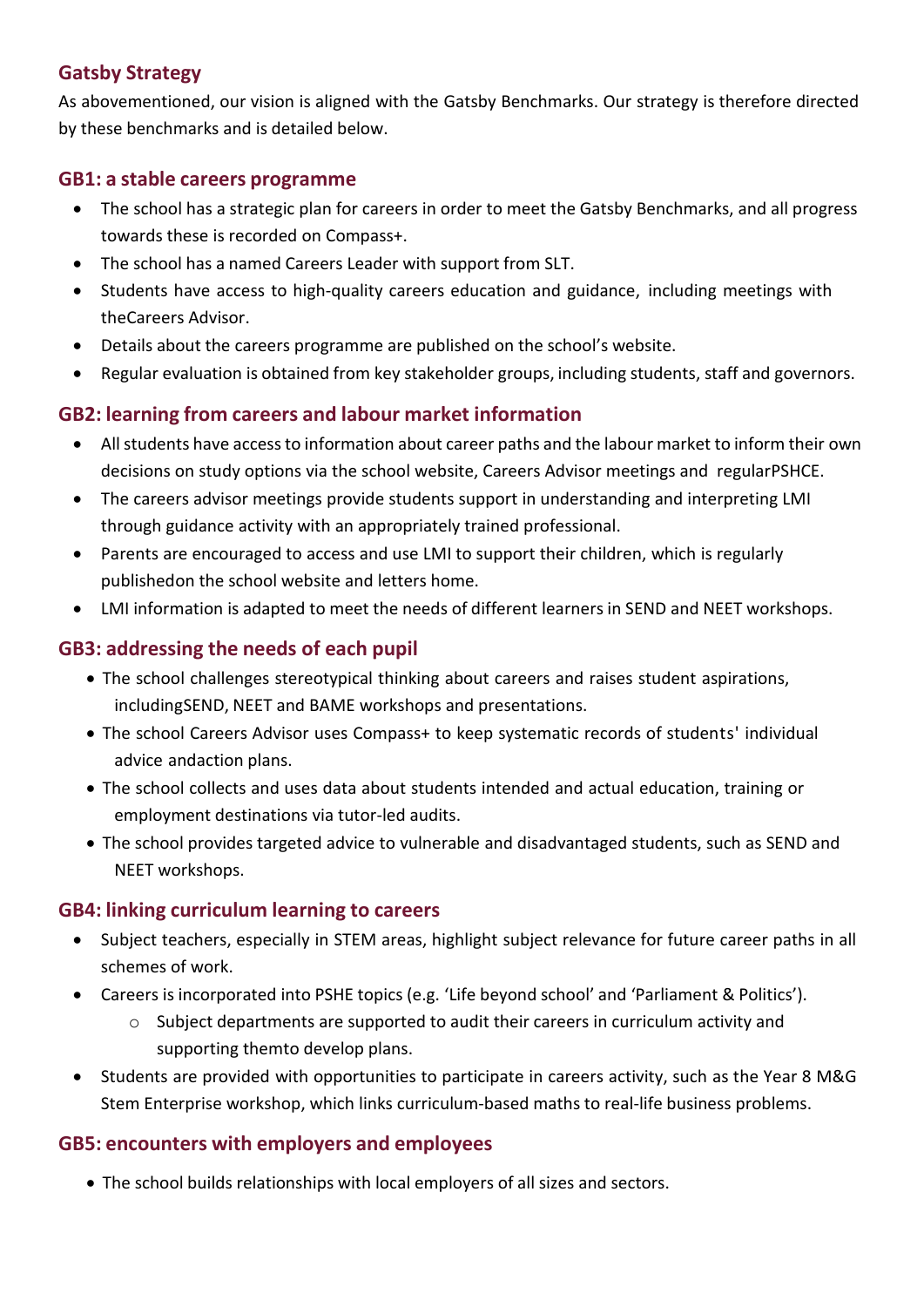- Students participate in at least one meaningful encounter with an employer every year, including
- workshops with Dell and Barclays.
- The school gathers feedback from employers about the school careers programme.
- The school works with local schools to plan a shared approach to engaging employers via engaging with the Hillingdon Careers Cluster and having regular meetings with a representative.
- The school works with external organisations to help source high-quality employer encounters, including the Talent Foundry.

#### **GB6: experiences of workplaces**

- The school ensures that all students have had at least one workplace experience by Year 11 &Year 13.
- There is a school-wide approach to planning, delivering, and evaluating work experience.
- Students are supported to be active participants in choosing workplace experiences, such as throughadvertisement of placements on KS5 Microsoft Teams.
- Students are prepared for work experience so that they understand what to expect, what is expected and how this links to their wider careers journey.
- Students are supported through their workplace experience and provided opportunities to reflect on the activity through experience specific reflection activities.
- The school keeps a close view on the workplace experiences students from deprived backgrounds have access to ensure they are not unfairly disadvantaged.

#### **GB7: encounters with further and higher education**

- The school ensures all students have a meaningful encounter with all relevant post-16 education providers. These are offered in various ways, including talks, small group activity, off-site visits to providers, high-quality current material and involving parents.
- The school is building relationships with local colleges, training providers and employer apprenticeship providers, including regular contact with Brunel University.
- The school considers how students will be introduced to post-14 options, for example, UTC's and studio schools.

#### **GB8: personal guidance**

- The school plans and reviews the careers programme to ensure it meets DfE statutory requirements in relation to personal guidance.
- The school ensures that every student has opportunities for guidance interviews with a level 6 qualified careers adviser, where clear records are stored on Compass+.
- The school provides targeted support for vulnerable or disadvantaged students, includingNEET and SEND workshops across KS3 and KS4.
- Students are participating in ongoing careers conversations as part of their careers programme, including in PSHCE workshops and Careers Advisor meetings.
- All staff consider students careers pathways as part of the wider pastoral and student support provision, including SLT assemblies.
- The school plans the careers budget with costs for personal guidance included.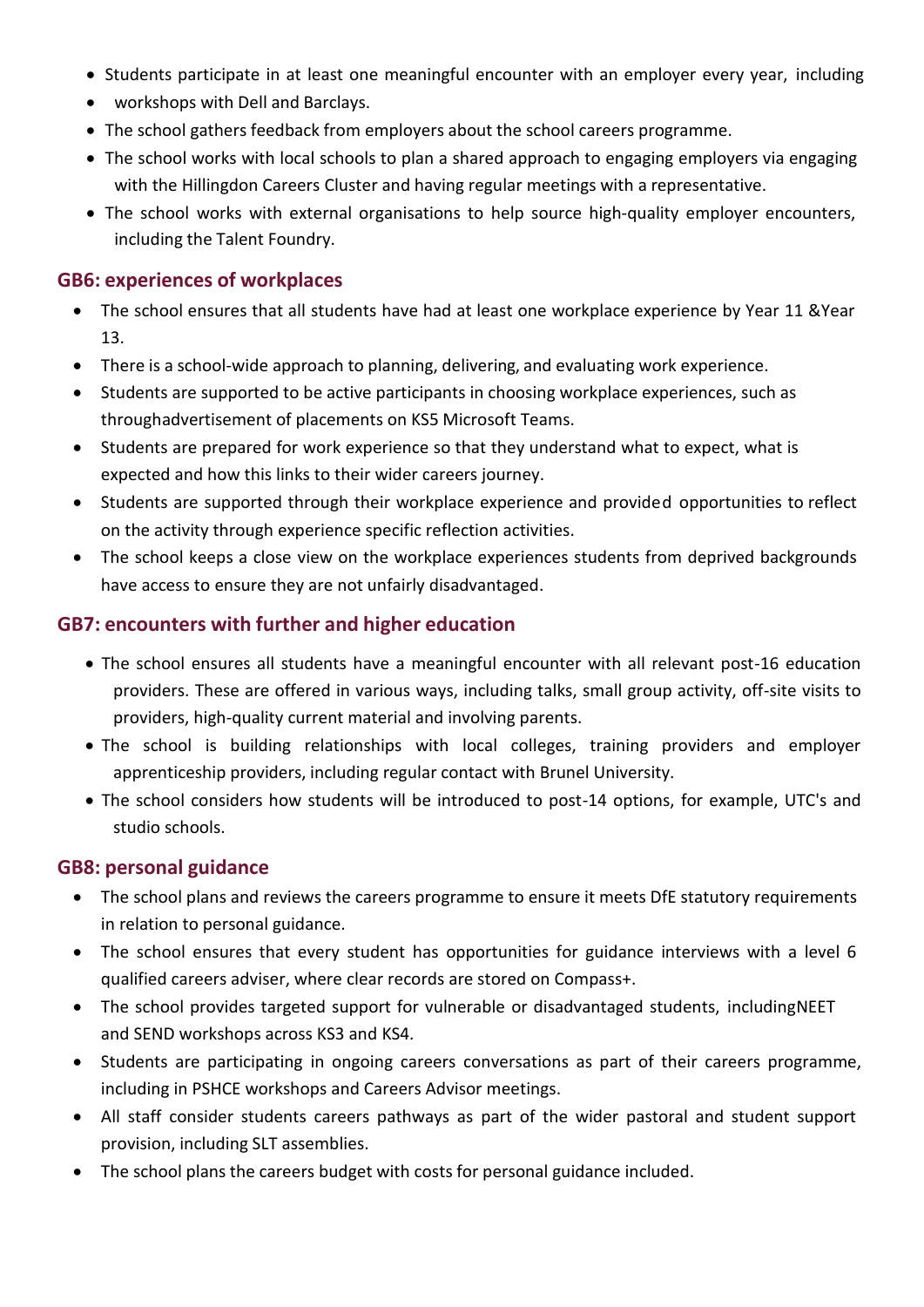### **Provision**

Careers provision is mapped against the Gatsby benchmarks. The current careers programme is delivered through a combination of methods, including explicit lessons provided within the taught PSHCE programme in Years 7 through to Year 13, predominantly form tutor-led. Careers information is available from staff and within our careerslibrary, which provides accessto information on apprenticeships, universities, the labour market, career pathways and UCAS applications.

At Key Stage 3, this includes careers-based PSHE to raise aspirations. In Year 7, students attend the Barclays Life Skills workshop in order to develop their employability skills, including resilience and the development of a growth mindset. Employability skills are also developed in SEND workshops, where students work on teamwork and presentation skills. In Year 8, students explore STEM careers via the Shell Energy Quest programme and Dell Powering Futures workshops. Students also attend other employer-based activities in order to develop their knowledge of careers and future pathways. Year 9's are provided with great support during the options process, including discussing future career options linked with theiroptions choices. Year 9 students also participate within an action research programme conducted by DHL.

At Key Stage 4, pupils continue researching careers and pathways into the sixth form and higher education. They develop skills in CV writing and interviews. This includes mock interviews with a range of employers, a week's work experience placement, assemblies on apprenticeships and A-level options and an A-level options evening for parents and pupils. Our Careers Advisor also runs NEET workshops in order to raise aspirations and personal careers guidance interviews. Students also listen to BAME careerspresentations in order to challenge stereotypes.

At Key Stage 5, students take part in another work experience placement where they self-evaluate their performance and what they have learnt about the world of work. Students also have further personal careers guidance interviews, and group guidance on UCAS applications, including designated lessons and UCAS days. Students attend the Excel or Heathrow Apprenticeship Fair, go on university visits, including a GAMA trip to Oxford, St Anne's college to discuss university applications, courses and future careers. There are also employer talks, including from a barrister on law, to continue to educate students on the range of career pathways available to them.

# **SEND provision**

- Every pupil with SEND follows the same programme of careers as their peers, with adaption and support from the SEND team where appropriate.
- Pupils with SEND across KS3 and KS4 participate in a careers workshop run by the school's Level 6Careers Advisor and SEND team.
- Pupils can self-refer, and form tutors are also able to raise concerns. If the current provision cannot fullyaddress a pupil's additional need, advice will be sought from the National Careers Service.
- The SENDCO meets with parents/carers to discuss option suitability where the individual need is likelyto impact choices made during the options process.
- The SENDCO supports work experience placements, ensuring that providers are aware of individual needs to promote a positive experience.